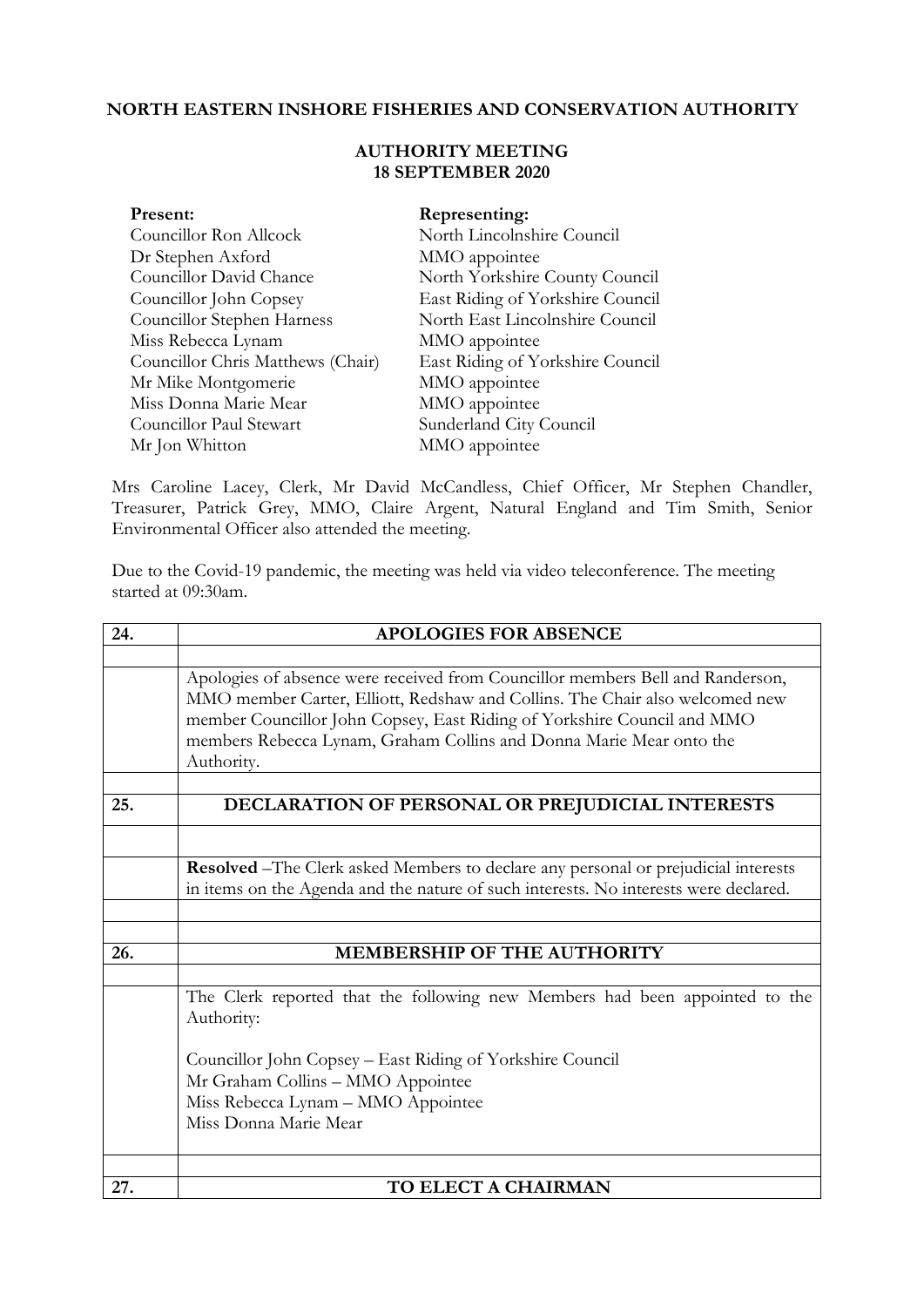|     | The Clerk reported that the Authority had received one nomination from Councillor<br>Chris Matthews, East Riding of Yorkshire Council member and asked the Authority if<br>there were any other nominations. There were no further nominations. Councillor<br>Chris Matthews was proposed and seconded and was elected Chairman by a<br>unanimous vote by the Authority. |
|-----|--------------------------------------------------------------------------------------------------------------------------------------------------------------------------------------------------------------------------------------------------------------------------------------------------------------------------------------------------------------------------|
|     | Resolved - That Councillor Chris Matthews be elected as Chairman for the ensuing<br>year.                                                                                                                                                                                                                                                                                |
|     | TO ELECT A VICE CHAIRMAN                                                                                                                                                                                                                                                                                                                                                 |
|     | The Clerk reported that the authority had received one nomination from Dr Stephen<br>Axford, MMO Appointee, and asked the Authority if there were any other<br>nominations. There were no further nominations. Dr Stephen Axford was elected<br>Vice Chairman by a unanimous vote by the Authority.                                                                      |
|     | Resolved - That Dr Steven Axford be elected Vice-Chairman for the ensuring year.                                                                                                                                                                                                                                                                                         |
|     | TO APPOINT AN EXECUTIVE COMMITTEE                                                                                                                                                                                                                                                                                                                                        |
| 28. | Resolved-<br>That the Chairman, Vice-Chairman<br>Councillors Bell, Randerson and Allcock<br>Mrs Kirsten Carter, Mr Nigel Proctor, Mr Gary Redshaw and Professor Mike Elliott<br>be appointed for the ensuing year.                                                                                                                                                       |
|     |                                                                                                                                                                                                                                                                                                                                                                          |
| 29. | TO CONFIRM MEMBERSHIP OF STANDARDS COMMITTEE                                                                                                                                                                                                                                                                                                                             |
|     | Resolved - That Councillors Bell, Randerson and Clerk be appointed for the ensuing<br>year.                                                                                                                                                                                                                                                                              |
| 30. | TO CONFIRM MEMBSHIP OF THE SCIENCE ADVISORY GROUP                                                                                                                                                                                                                                                                                                                        |
|     | Resolved - That Chair, Vice-Chairman<br>Mrs Kirsten Carter, Mr John Whitton, Mr Robert Houghton, Professor Mike Elliott,<br>Mr Michael Montgomerie, Mr Nigel Proctor, Donna Marie Mear and representatives<br>from the Marine Management Organisation, Natural England and the Environment<br>Agency be appointed for the ensuing year.                                  |
| 31. | TO APPOINT REPRESENTATIVES TO SERVE AND REPORT<br><b>QUARTERLY</b>                                                                                                                                                                                                                                                                                                       |
|     | That the following be appointed for the ensuing year to serve<br>Resolved -<br>(a)<br>and report quarterly on :-                                                                                                                                                                                                                                                         |
|     | <b>Flamborough Harbour Commissioners (2 representatives):</b><br><b>Councillor Chris Matthews</b><br>Mr Bob Houghton                                                                                                                                                                                                                                                     |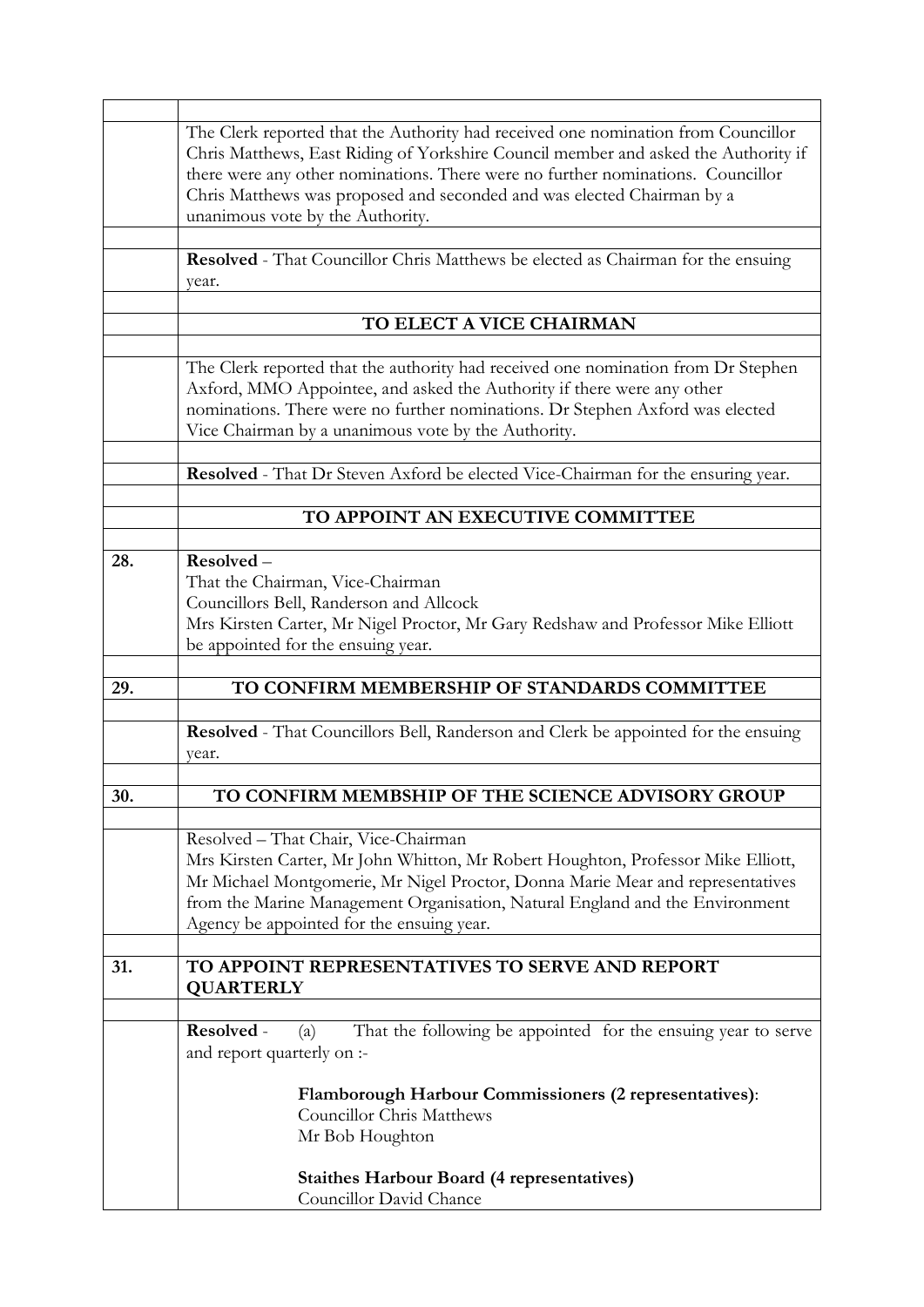|     | Mr Steven Mallinson                                                                                                                                                                                                                                                                                                                    |
|-----|----------------------------------------------------------------------------------------------------------------------------------------------------------------------------------------------------------------------------------------------------------------------------------------------------------------------------------------|
|     | Mr Jon Whitton                                                                                                                                                                                                                                                                                                                         |
|     | Mr Richard Pennall                                                                                                                                                                                                                                                                                                                     |
|     |                                                                                                                                                                                                                                                                                                                                        |
|     | The Chief Officer informed members that there had been some communications with<br>the Staithes Harbour Board, and they had recognised the difficulty in appointing 4<br>representatives from the Authority, so they had suggested appointing an external<br>representative, Mr Richard Pennall, members supported the recommendation. |
|     | That the following be appointed for the ensuing year to attend meetings of:<br>(b)                                                                                                                                                                                                                                                     |
|     | The Association of Inshore Fisheries & Conservation Authorities Forum (3)<br>representatives):                                                                                                                                                                                                                                         |
|     | Chairman/(the Vice-Chairman to substitute when the Chairman is unable<br>to attend)<br>Clerk or Deputy Clerk<br>Chief IFC Officer                                                                                                                                                                                                      |
|     | That it be noted that the Chief IFC Officer was a Director of The Association of<br>(c)<br>Inshore Fisheries & Conservation Authorities.                                                                                                                                                                                               |
| 32. | MINUTES OF THE AUTHORITY MEETING HELD ON 05 DECEMBER                                                                                                                                                                                                                                                                                   |
|     | 2019                                                                                                                                                                                                                                                                                                                                   |
|     |                                                                                                                                                                                                                                                                                                                                        |
|     | <b>Resolved</b> – That the minutes of the Authority meeting held on 05 December 2019 be                                                                                                                                                                                                                                                |
|     |                                                                                                                                                                                                                                                                                                                                        |
|     | approved as a correct record and signed by the Chair.                                                                                                                                                                                                                                                                                  |
|     |                                                                                                                                                                                                                                                                                                                                        |
| 33. | MINUTES OF THE AUTHORITY MEETING HELD ON 17 AUGUST 2020                                                                                                                                                                                                                                                                                |
|     |                                                                                                                                                                                                                                                                                                                                        |
|     | Resolved - That the minutes of the Authority meeting held on 17 August 2020 be                                                                                                                                                                                                                                                         |
|     | approved as a correct record and signed by the Chair.                                                                                                                                                                                                                                                                                  |
|     |                                                                                                                                                                                                                                                                                                                                        |
| 34. | MINUTES OF THE EXECUTIVE MEETING HELD ON 16 APRIL 2020                                                                                                                                                                                                                                                                                 |
|     |                                                                                                                                                                                                                                                                                                                                        |
|     | Resolved – That the minutes of the Authority meeting held on 16 April 2020 be                                                                                                                                                                                                                                                          |
|     | approved as a correct record and signed by the Chair.                                                                                                                                                                                                                                                                                  |
|     |                                                                                                                                                                                                                                                                                                                                        |
| 35. | <b>NEIFCA FINANCIAL OUTTURN 2019/2020</b>                                                                                                                                                                                                                                                                                              |
|     |                                                                                                                                                                                                                                                                                                                                        |
|     | The Treasurer of the Authority presented a report of the Annual Accounts for                                                                                                                                                                                                                                                           |
|     | NEIFCA for the year ended 2019-20. The report provided the income and                                                                                                                                                                                                                                                                  |
|     | expenditure account, detailed balance sheet and position on reserve accounts.                                                                                                                                                                                                                                                          |
|     |                                                                                                                                                                                                                                                                                                                                        |
|     |                                                                                                                                                                                                                                                                                                                                        |
|     | Resolved-                                                                                                                                                                                                                                                                                                                              |
|     | a) That the Statement of Accounts were approved as presented                                                                                                                                                                                                                                                                           |
|     | b) That Members Approved the Outturn position                                                                                                                                                                                                                                                                                          |
|     |                                                                                                                                                                                                                                                                                                                                        |
| 36. | MANAGEMENT OF SCALLOP DREDGING                                                                                                                                                                                                                                                                                                         |
|     |                                                                                                                                                                                                                                                                                                                                        |
|     | The Chief Officer presented a report to support consideration of recommendations                                                                                                                                                                                                                                                       |
|     | for the 2020/2021 fishery. A detailed background was included in the report for                                                                                                                                                                                                                                                        |
|     | members information. Members were informed that following a meeting of the                                                                                                                                                                                                                                                             |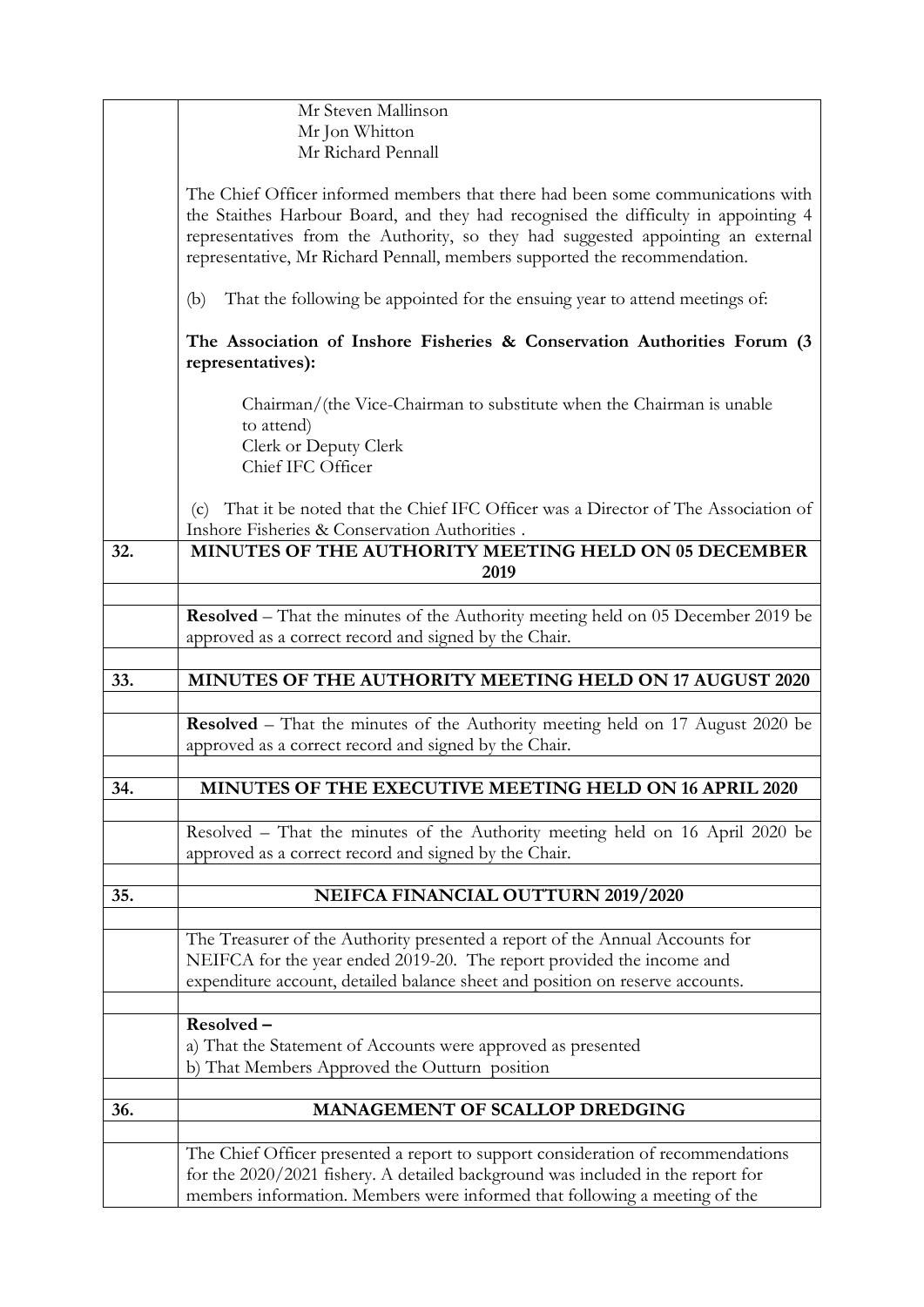|     | Science Advisory Group held on the 11 March 2019, the group endorsed the fishery<br>moving out of the trial with future management informed by the provisions of the<br>draft plan. The plan would ensure that fishery is managed appropriately going forward<br>taking account of the status and health of the supporting scallop stock, associated<br>habitats and by-catch species. The plan outlines how local measures compliment<br>national regulations in achieving sustainable management, including commitments<br>surrounding optimum yield and protection of designated habitats and species. The<br>Chair praised staff on the development of the management plan and its aims and<br>objectives.                                                                                                                                                                                                                                                                                                                                                                                                                                                                                                                                                                                                                                                                                                                                                                                                                                                                                                                                                                                                                                                                                                                                   |
|-----|--------------------------------------------------------------------------------------------------------------------------------------------------------------------------------------------------------------------------------------------------------------------------------------------------------------------------------------------------------------------------------------------------------------------------------------------------------------------------------------------------------------------------------------------------------------------------------------------------------------------------------------------------------------------------------------------------------------------------------------------------------------------------------------------------------------------------------------------------------------------------------------------------------------------------------------------------------------------------------------------------------------------------------------------------------------------------------------------------------------------------------------------------------------------------------------------------------------------------------------------------------------------------------------------------------------------------------------------------------------------------------------------------------------------------------------------------------------------------------------------------------------------------------------------------------------------------------------------------------------------------------------------------------------------------------------------------------------------------------------------------------------------------------------------------------------------------------------------------|
|     |                                                                                                                                                                                                                                                                                                                                                                                                                                                                                                                                                                                                                                                                                                                                                                                                                                                                                                                                                                                                                                                                                                                                                                                                                                                                                                                                                                                                                                                                                                                                                                                                                                                                                                                                                                                                                                                  |
|     | <b>Resolved</b> $-$ (a) That members note the report.<br>(b) That the fishery moves from a trial to being managed under the provisions of the<br>be-spoke plan endorsed by the Science Advisory Committee at its meeting held on<br>11 March 2020.<br>(c) That the fishery re-opens on 1 November 2020 with a maximum of 3 permits<br>offered for the 2020/2021 season.                                                                                                                                                                                                                                                                                                                                                                                                                                                                                                                                                                                                                                                                                                                                                                                                                                                                                                                                                                                                                                                                                                                                                                                                                                                                                                                                                                                                                                                                          |
| 37. | <b>MANAGEMENT OF PERMITTED INTERTIDAL SEA BASS FISHERY</b><br>2020/21                                                                                                                                                                                                                                                                                                                                                                                                                                                                                                                                                                                                                                                                                                                                                                                                                                                                                                                                                                                                                                                                                                                                                                                                                                                                                                                                                                                                                                                                                                                                                                                                                                                                                                                                                                            |
|     |                                                                                                                                                                                                                                                                                                                                                                                                                                                                                                                                                                                                                                                                                                                                                                                                                                                                                                                                                                                                                                                                                                                                                                                                                                                                                                                                                                                                                                                                                                                                                                                                                                                                                                                                                                                                                                                  |
|     | The Chief Officer presented a report to update members on the current situation<br>surrounding the issuing of intertidal fixed netting permits to target sea bass and<br>ongoing legislative conflict with European Fisheries legislation, a detailed background<br>on the fishery was included in the report for members information. The Chief Officer<br>discussed that the legislative conflict had been ongoing since the end of 2017 and<br>despite extensive lobbying, had remained unresolved leaving the Authority no option<br>but to withhold the issue of its intertidal fishing permits between October 2018 and<br>March 2019 across the main sea bass season. A new Council Regulation, (EU)<br>2020/123, was published on 27 January 2020 which has maintained the longstanding<br>prohibition governing the commercial fishing for sea bass from the shore until at least<br>31 December 2020. Members questioned if permits would be issued for a limited<br>period to enable fishermen to target dover sole, however the Chief Officer informed<br>members that these permits had been issued in 2019 based on the understanding that<br>the sea bass by catch would be minimal which proved not to be the case and three<br>associated fisheries offences were detected in the previous year. The Chief Officer<br>highlighted to members that given the continuing conflict with the European<br>legislation, prohibiting the commercial fishing for sea bass from the shore, no<br>intertidal sea bass permits should be offered for the 2020/2021 season which under<br>the supporting byelaw regulation would have been scheduled to commence on 1<br>October 2020. The status of this fishery will remain under review and a further report<br>will be presented to the full Authority at its meeting in December 2020. |
|     | Resolved-<br>(a) That Members note the report.<br>(b) That given the continuation of the European ban on commercial sea bass fishing<br>from the shore, no intertidal permits are offered for the 2020/2021 season<br>(c) That the situation surrounding intertidal permits remains under review pending any<br>formal legislative changes following the end of the UK EU exit transition period on 31<br>December 2020.<br>(d) A report is presented to the full Authority at its meeting in December 2020 to<br>provide an update on the recommendations.                                                                                                                                                                                                                                                                                                                                                                                                                                                                                                                                                                                                                                                                                                                                                                                                                                                                                                                                                                                                                                                                                                                                                                                                                                                                                      |
|     |                                                                                                                                                                                                                                                                                                                                                                                                                                                                                                                                                                                                                                                                                                                                                                                                                                                                                                                                                                                                                                                                                                                                                                                                                                                                                                                                                                                                                                                                                                                                                                                                                                                                                                                                                                                                                                                  |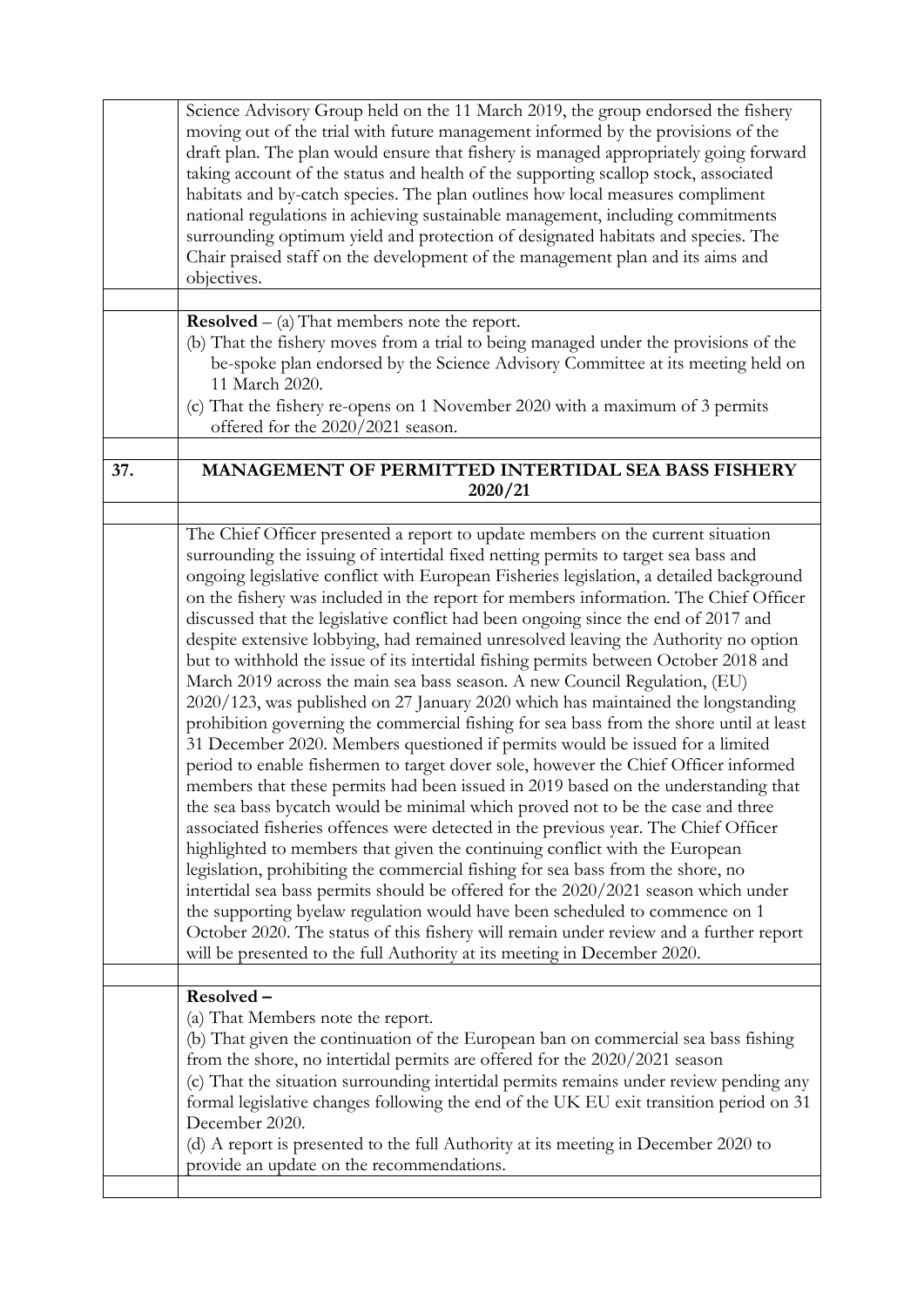| 38. | NEIFCA DRAFT ANNUAL REPORT 2019/2020                                                       |
|-----|--------------------------------------------------------------------------------------------|
|     |                                                                                            |
|     | The Chief Officer presented a report to provide members with a draft Annual Report         |
|     | covering the period, 2019/2020, summarising the Authority's outputs and activities         |
|     | during the year. The Chief Officer requested any additional comments or feedback           |
|     | from members to be submitted by mid-October, the report was to be formally                 |
|     | submitted to Defra by the 30 November 2020.                                                |
|     |                                                                                            |
|     | <b>Resolved</b> $-$ (a) Members note and endorse the report.                               |
|     |                                                                                            |
| 39. | <b>SCIENCE ADVISORY GROUP UPDATE</b>                                                       |
|     |                                                                                            |
|     | The Chief Officer presented a report to update members on considerations and               |
|     | recommendations emanating from the most recent meetings of the Science Advisory            |
|     | Group (SAG) held on 11 March 2020.                                                         |
|     | At the meeting members considered the following items:                                     |
|     | Scallop dredging fisheries management plan                                                 |
|     |                                                                                            |
|     | The future development and implementation of 'flexible' byelaw regulations                 |
|     | Mariculture management                                                                     |
|     | Revised research plan 2020                                                                 |
|     | Annual research report 2019/2020                                                           |
|     | Licensing consents and project updates                                                     |
|     |                                                                                            |
|     | The group considered the draft management plan for scallop dredging in detail and          |
|     | whilst they fully recognised the highly invasive nature of the associated fishing activity |
|     | they felt that sufficient evidence had been presented across the supporting three-year     |
|     | trial to continue the fishery under the provisions outlined within the draft plan. In      |
|     | terms of considerations surrounding other agenda items members supported                   |
|     | proposals to develop more flexible byelaw regulations and welcomed receipt of first        |
|     | drafts for review. Members also welcomed the development of a more proactive               |
|     | approach to the management of mariculture activities within the NEIFCA district.           |
|     | The Chair of the Science Advisory Group provided an overview of the Group and its          |
|     | main purpose and role for the benefit of new members.                                      |
|     |                                                                                            |
|     | Resolved - Members note the report and consider the Group's recommendations.               |
|     |                                                                                            |
| 40. | <b>CHIEF OFFICERS OPERATIONAL REPORT</b>                                                   |
|     |                                                                                            |
|     | The Chief Officer presented a report to provide members with a comprehensive and           |
|     | detailed operational summary covering the period December 2019 to August 2020, a           |
|     | large proportion of recent months had been dominated by the national crisis and            |
|     | ongoing Covid-19 pandemic, the report highlighted that from an operational                 |
|     | perspective the first priority was to been to follow UK government advice and take all     |
|     | the necessary steps we could to reduce the spread and impact of the virus and protect      |
|     | our staff whilst still delivering our statutory functions. At operational level within     |
|     | NEIFCA, contingency planning continues to evolve in response to the ever changing          |
|     | situation. Outside managing operational risk resulting from COVID, one of the other        |
|     | key challenges had been the relative closing down of the judicial system with the          |
|     | exception of all but the most serious offending, which led to the ultimate                 |
|     | postponement of a number of fisheries related cases which had been progressing             |
|     | through local Magistrates courts. Where possible and appropriate to do so, officers        |
|     | had been utilising administrative sanctions such as fixed penalty notices, warning         |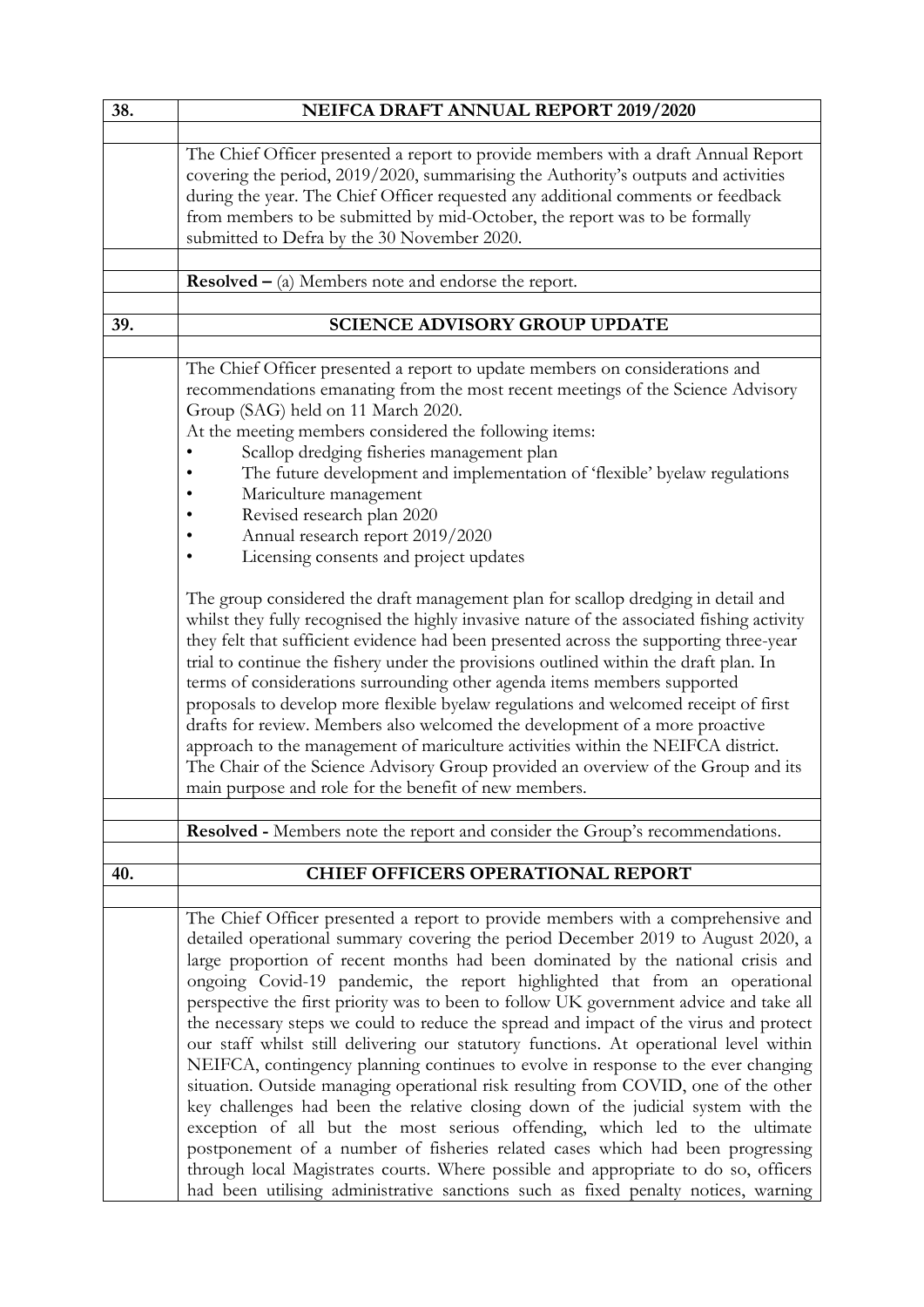|     | letters and formal cautions to deal with recent infringements detected post 'lockdown'.<br>The Chair wanted to thank all staff on behalf of the full Authority for continuing to                                                                                                                                                                                                                                                                                                                                                                                                                                                                                                                                                                                                                                                                                                                                                                                                                                                                                                                                                                                                                                                                                                                                                                                        |
|-----|-------------------------------------------------------------------------------------------------------------------------------------------------------------------------------------------------------------------------------------------------------------------------------------------------------------------------------------------------------------------------------------------------------------------------------------------------------------------------------------------------------------------------------------------------------------------------------------------------------------------------------------------------------------------------------------------------------------------------------------------------------------------------------------------------------------------------------------------------------------------------------------------------------------------------------------------------------------------------------------------------------------------------------------------------------------------------------------------------------------------------------------------------------------------------------------------------------------------------------------------------------------------------------------------------------------------------------------------------------------------------|
|     | deliver and maintain service delivery during very challenging and difficult times.                                                                                                                                                                                                                                                                                                                                                                                                                                                                                                                                                                                                                                                                                                                                                                                                                                                                                                                                                                                                                                                                                                                                                                                                                                                                                      |
|     | <b>Resolved</b> – That the notes be received.                                                                                                                                                                                                                                                                                                                                                                                                                                                                                                                                                                                                                                                                                                                                                                                                                                                                                                                                                                                                                                                                                                                                                                                                                                                                                                                           |
| 41. | <b>FISHERIES STATUTES AND REGULATIONS - PROSECUTIONS</b>                                                                                                                                                                                                                                                                                                                                                                                                                                                                                                                                                                                                                                                                                                                                                                                                                                                                                                                                                                                                                                                                                                                                                                                                                                                                                                                |
|     |                                                                                                                                                                                                                                                                                                                                                                                                                                                                                                                                                                                                                                                                                                                                                                                                                                                                                                                                                                                                                                                                                                                                                                                                                                                                                                                                                                         |
|     | The Clerk submitted a report on the fisheries enforcement activities taken by the<br>Authority during the period December 2019 to August 2020.                                                                                                                                                                                                                                                                                                                                                                                                                                                                                                                                                                                                                                                                                                                                                                                                                                                                                                                                                                                                                                                                                                                                                                                                                          |
|     | <b>Resolved - That the notes be received.</b>                                                                                                                                                                                                                                                                                                                                                                                                                                                                                                                                                                                                                                                                                                                                                                                                                                                                                                                                                                                                                                                                                                                                                                                                                                                                                                                           |
| 41. | BUDGET MONITORING 2020/2021                                                                                                                                                                                                                                                                                                                                                                                                                                                                                                                                                                                                                                                                                                                                                                                                                                                                                                                                                                                                                                                                                                                                                                                                                                                                                                                                             |
|     |                                                                                                                                                                                                                                                                                                                                                                                                                                                                                                                                                                                                                                                                                                                                                                                                                                                                                                                                                                                                                                                                                                                                                                                                                                                                                                                                                                         |
|     | The Treasurer presented a report to advise Members of the budget position at the end<br>of month 4, (July) in 2020. At the end of July 2020, the Authority has net expenditure<br>of $\frac{1}{263,684}$ against an expected $\frac{1}{359,803}$ , underspending by $\frac{1}{26,119}$ . The forecast<br>outturn underspend is $f1160,828$ mainly due to employee underspends due to<br>vacancies $(f106,661)$ , vacancies had not been recruited to due reduced operations at<br>the start of the financial year due to COVID-19 restrictions and the ongoing<br>organisational review, patrol Vessel Running Cost underspends of $f140,198$ due to<br>savings on fuel due to reduced operations in the first quarter of the year; Travel &<br>Subsistence underspends of $f_2$ 21,494 due to reduced expenditure on public transport<br>and expenses following the introduction of the COVID-19 restrictions in March 2020.<br>It was anticipated that the outturn position would be an underspend of $\text{\emph{f}}_1160,828$<br>which allows for the planned transfer of $f_1(102,900)$ plus accrued interest into the<br>Renewals Fund and $f_{1}10,000$ into the Vehicle Replacement Reserve. It was proposed<br>that any underspend at the year-end be transferred to the General Reserve to support<br>pressures from the staffing and organisational review. |
|     | <b>Resolved</b> $-$ (a) That the budget monitoring position is noted.                                                                                                                                                                                                                                                                                                                                                                                                                                                                                                                                                                                                                                                                                                                                                                                                                                                                                                                                                                                                                                                                                                                                                                                                                                                                                                   |
|     | (b) That any underspend at the year-end be transferred to the General Reserve to<br>support pressures from the staffing and organisational review.                                                                                                                                                                                                                                                                                                                                                                                                                                                                                                                                                                                                                                                                                                                                                                                                                                                                                                                                                                                                                                                                                                                                                                                                                      |
| 42. | REPORTS FROM PARTNER AGENCIES AND BODIES                                                                                                                                                                                                                                                                                                                                                                                                                                                                                                                                                                                                                                                                                                                                                                                                                                                                                                                                                                                                                                                                                                                                                                                                                                                                                                                                |
|     |                                                                                                                                                                                                                                                                                                                                                                                                                                                                                                                                                                                                                                                                                                                                                                                                                                                                                                                                                                                                                                                                                                                                                                                                                                                                                                                                                                         |
|     | Partner reports were unavailable at the time of printing, Patrick Gray from the MMO<br>provided a verbal report to members, highlighting that the MMO are currently<br>undertaking a spending review which is focusing on budget monitoring and spending<br>over the next 4 years, a recent workstream they are also focusing on is the 'MMO<br>Story', the aim of this workstream is to share the MMOs strategic vision with external<br>stakeholders. Members requested an update from the MMO at the December Autority<br>meeting on the replacement EMFF program.<br>Claire Argent from Natural England also provided a verbal report to members, during<br>the Covid 19 pandemic, Natural England had untaken a reprioritising program, they<br>had encountered a 25% loss in their workforce and all proactive workstreams had<br>been put on hold and staff had been redeployed across other areas of DEFRA, it was<br>anticipated this would continue until the end of the financial year.                                                                                                                                                                                                                                                                                                                                                                      |
| 43. | <b>ANY OTHER BUSINESS</b>                                                                                                                                                                                                                                                                                                                                                                                                                                                                                                                                                                                                                                                                                                                                                                                                                                                                                                                                                                                                                                                                                                                                                                                                                                                                                                                                               |